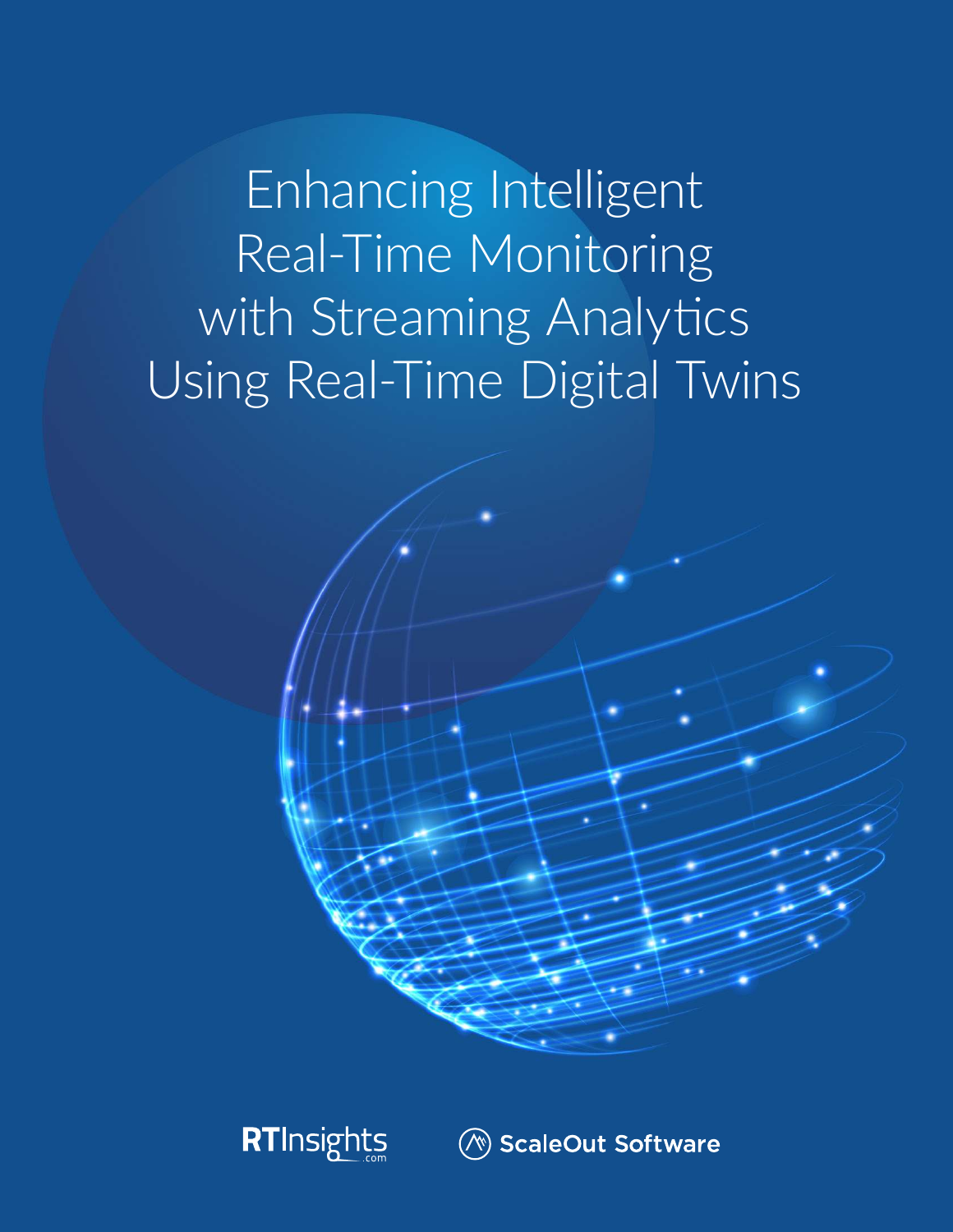

Copyright (©) 2019 RTInsights. All rights reserved. All other trademarks are the property of their respective companies. The information contained in this publication has been obtained from sources believed to be reliable. NACG LLC and RTInsights disclaim all warranties as to the accuracy, completeness, or adequacy of such information and shall have no liability for errors, omissions or inadequacies in such information. The information expressed herein is subject to change without notice.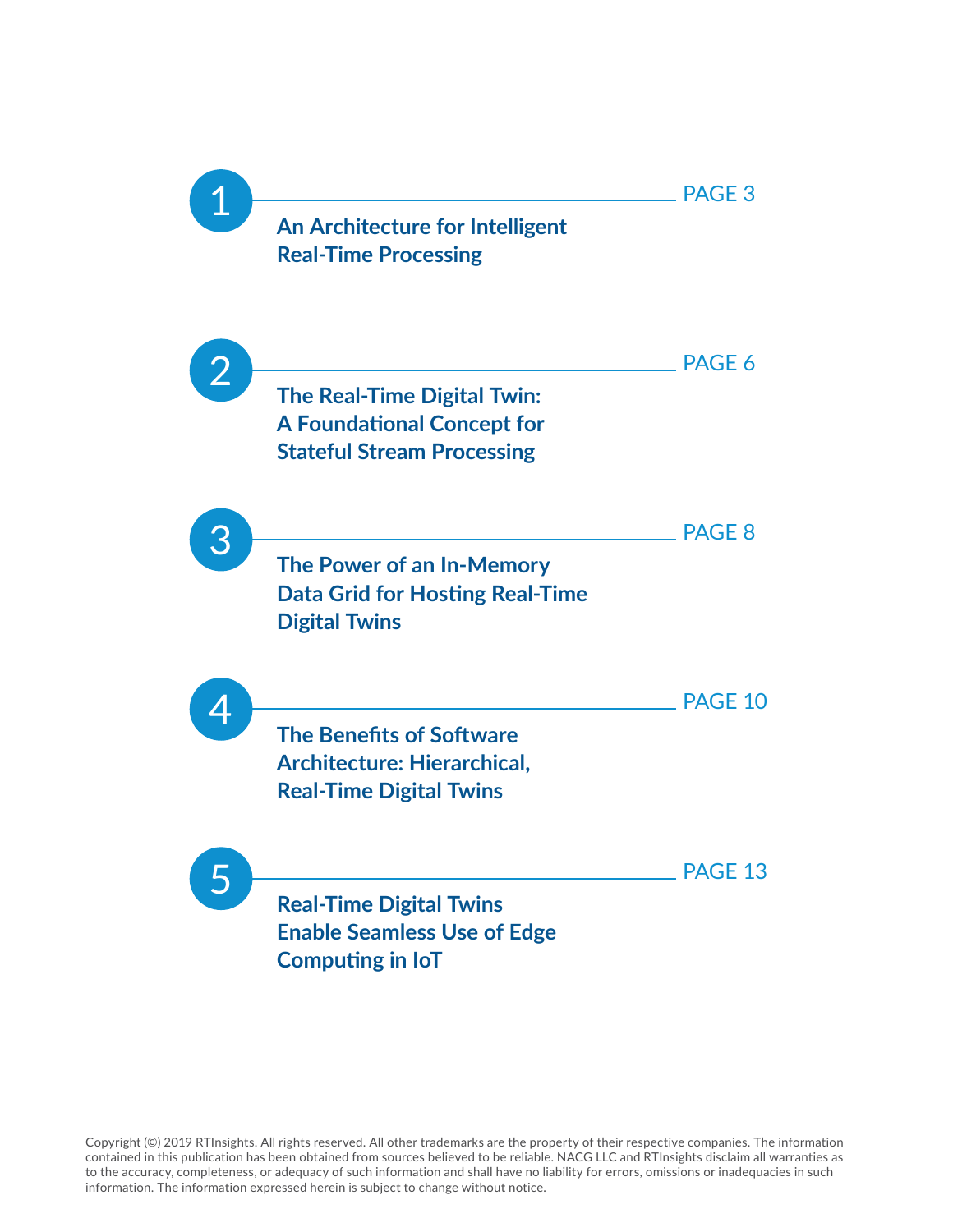#### CHAPTER 1 An Architecture for Intelligent Real-Time Processing

The wealth of data available from smart sensors and internet of things (IoT) devices creates an exciting new opportunity to perform intelligent real-time monitoring. The insights derived from this monitoring can be used to dramatically improve responsiveness and situational awareness in many application areas including fraud detection and prevention, fleet management, security, disaster recovery, and health tracking.

The challenge is how to make sense of such vast amounts of data in real time and quickly determine the appropriate response in rapidly evolving situations. If that could be accomplished, such capabilities would provide valuable insights, enabling a switch from a reactive stance to a proactive strategy. Unfortunately, deriving these insights in real time from many data sources is computationally challenging. Traditional techniques, such as stream-processing pipelines combined with batch analytics (or similar examples of the Lambda architecture), defer most streaming analytics to batch processing instead of performing this in real time. This dramatically limits both the introspection on streaming data in real time and the quality of the response.

To support the requirements of intelligent real-time monitoring, what's needed is a data-processing architecture designed to process a very large number of incoming telemetry streams in real time while also providing continuous, aggregate analysis. The derived intelligence can then be used to detect important patterns, respond in real time, and maintain situational awareness. Recent advances in in-memory computing are creating new capabilities that make this possible.

#### Enter Real-Time Digital Twins

A breakthrough new approach to intelligent real-time monitoring that addresses these challenges and avoids the limitations of the Lambda architecture is the concept of real-time digital twins. The term "digital twin" has had different meanings over time. It was originally created for use in predictive maintenance and product life cycle management (PLM) of devices and was based on information derived from digital replicas of physical assets. Real-time digital twins are similar to digital twins in PLM in that they track the dynamic state of physical assets—but that's where the similarity ends.

Real-time digital twins offer unique advantages for intelligent, real-time monitoring, especially for thousands of telemetry streams, such as from car or truck fleets, intrusion sensors, or other IoT applications. By deriving and maintaining dynamic, device-specific information for all data sources and benefiting from automatic event correlation, real-time digital twins can track these telemetry streams, introspect on dynamic changes, and respond in milliseconds. In addition, real-time digital twins provide a basis for aggregate analysis that can identify developing trends in seconds from thousands of devices to detect patterns and enhance overall situational awareness.

Real-time digital twins offer unique advantages for intelligent, real-time monitoring, especially for thousands of telemetry streams, such as from car or truck fleets, intrusion sensors, or other IoT applications.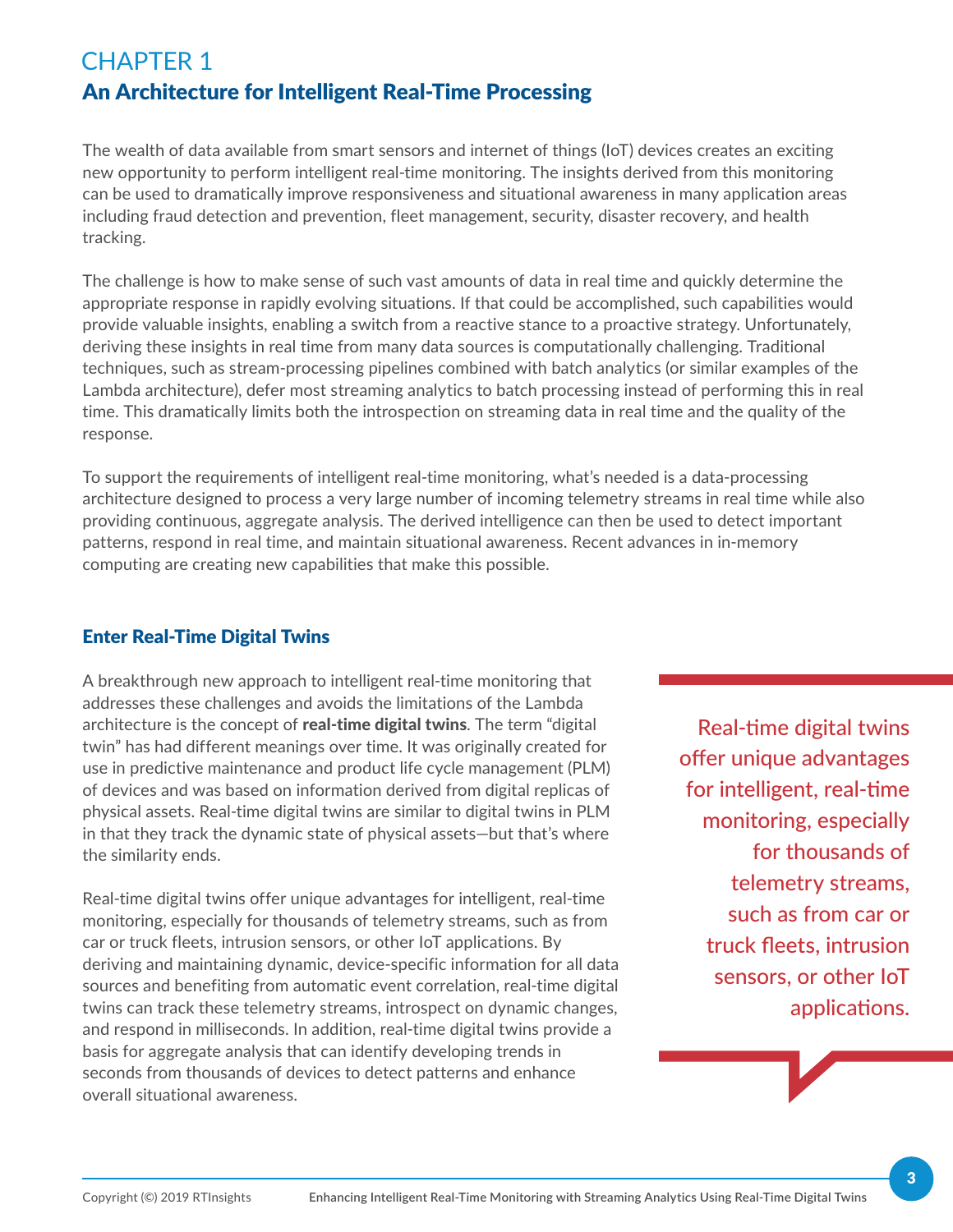Using real-time digital twins to combine intelligent streaming analytics with aggregate analysis offers several benefits in a wide-ranging set of real-world applications, including:



**Disaster recovery:** Dealing with rapidly changing large forest fires, first responders typically know that points A, B, and C are on fire. That information is not enough to act. What's needed is immediate analysis of all data sources that provides an understanding of the dynamics of the situation. What direction is the fire moving? How fast is it moving? These insights can enhance the ability of first responders to deploy assets for evacuating people and fighting the fire. This information can be provided by using real-time digital twins to analyze telemetry coming from sensors distributed throughout a forested region combined with real-time aggregate analysis to identify real-time trends.



Cyber security: Most of today's critical infrastructure, such as power grids, water supplies, and refineries, are managed by countless interconnected and highly vulnerable computer systems. Unauthorized intrusions can originate simultaneously at multiple locations and quickly spread across the network to create a widespread outage. When an attack occurs, it is vital to quickly identify the sources of new threats and isolate the affected subsystems, thereby minimizing the attack's overall impact. Real-time digital twins can serve a vital role in tracking and reporting abnormal network activity (such as denial of service attacks) from every computer in the network, and real-time aggregate analysis can pinpoint and then isolate affected subnets within a few seconds. This also allows operations managers to immediately assess the scope of an attack and take action to both limit its reach and maintain ongoing operations.



Medical freezers: The failure of refrigeration units can result in costly and life-threatening situations. For example, a hospital might lose vital organs, pharmaceuticals, or critical blood supplies. Real-time digital twins can receive telemetry from sensors on each refrigeration unit reporting on fast-changing data such as compressor statistics (operating temperature, oil purity, and oil viscosity), refrigerator temperature, current contents load, door open/close events, and more. These digital twins can track and analyze this data in the context of non-telemetry information, such as location, model type, and maintenance history, to enhance the real-time analysis of each unit. Alerts can provide warning of an imminent failure and make use of aggregate analysis to identify widespread outages and suggest appropriate alternate storage locations.



Fleet tracking: Intelligent streaming analysis of a trucking fleet or rental car company's vehicles using real-time digital twins can improve situational awareness for the entire fleet. For example, it can be used to detect regional issues affecting several vehicles, such as weather delays and closed highways, and enable dispatchers to react within seconds. A strategic response in these situations could lower costs and avoid schedule delays. Additionally, these real-time digital twins can track individual vehicles using specific contextual information, such as the intended route, the driver's profile, and the vehicle's maintenance history; these twins can then alert dispatchers when problems (for example, a lost driver or impending engine failure) are detected.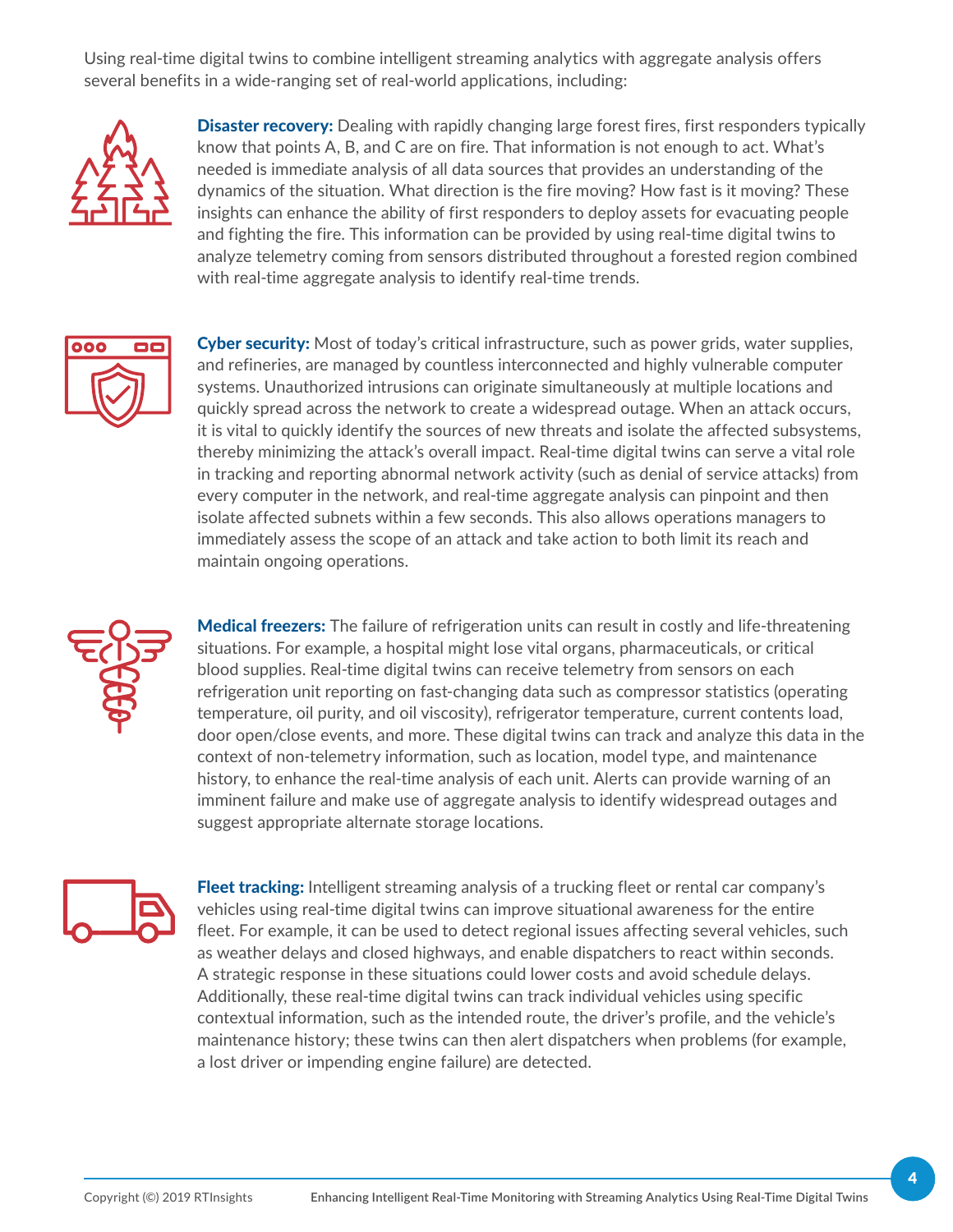

**Health monitoring:** Real-time digital twins can add significant value in tracking wearable healthcare devices, such as smart watches that track heart rate for a large population of runners or for a high-intensity exercise program. These digital twins can analyze heart rate telemetry and other parameters generated by each smart watch and provide important feedback to its wearer. By maintaining contextual knowledge of the wearer's age, medical history, current medications, type and duration of exercise, and other parameters, each digital twin can intelligently analyze incoming telemetry and detect abnormal conditions. The results of this real-time analysis can be used to immediately alert the participant or medical personnel if it indicates an imminent threat to health. In addition, the results of ongoing, aggregate analysis can be used to notify a participant if their session history over time suggests that a heart rate trend deviates significantly from that of the overall population.

The following chapter explains how the digital twin model evolved from its traditional usage in product life cycle management for a new use in stream processing with the name "real-time digital twins." It also shows how this concept enables much deeper introspection on telemetry in live systems than previously possible with traditional streaming pipelines. Chapter 3 explains how in-memory computing technology has created a breakthrough for hosting thousands or even millions of real-time digital twins while delivering fast event processing, scalable throughput, real-time aggregate analysis, and integrated high availability.

Chapter 4 describes how the object-oriented design of real-time digital twins enables them to be organized into hierarchies to provide streaming analytics for complex systems that incorporate multiple levels of subsystems, from devices to high-level controllers. The last chapter leverages the object-oriented concept one step further, explaining how real-time digital twins can transparently migrate to the edge—where devices are located—and minimize event-processing latency without the need to redesign real-time analytics software.

Real-time digital twins offer a powerful new approach to streaming analytics that should dramatically increase the quality of both real-time introspection and of overall situational awareness. By harnessing the power of in-memory computing, real-time digital twins are poised to fundamentally change what we think is possible in managing complex, live systems.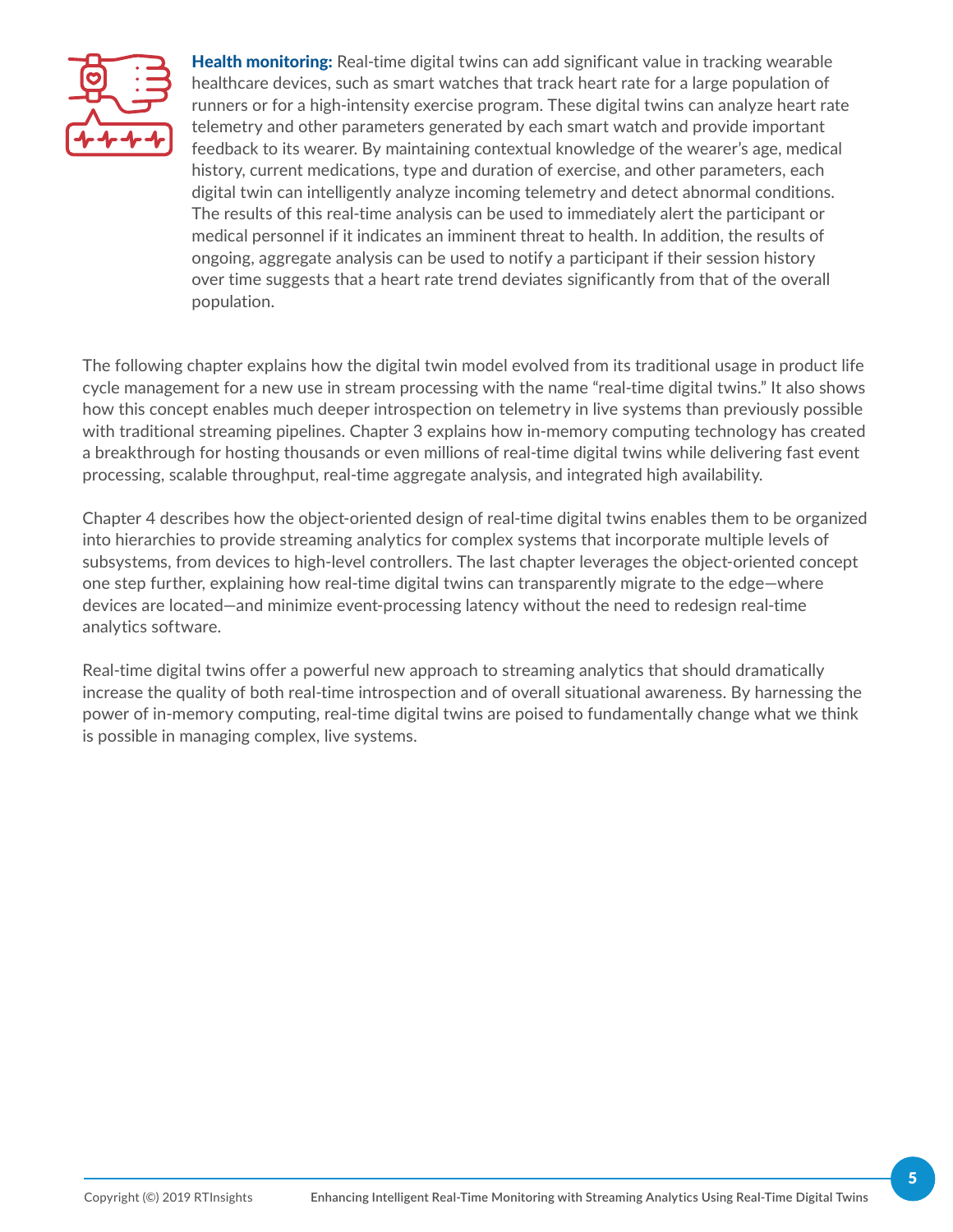#### CHAPTER 2 The Real-Time Digital Twin: A Foundational Concept for Stateful Stream Processing

Traditional stream-processing and complex event-processing systems (such as Apache Storm or Software AG's Apama) have focused on extracting interesting patterns from incoming data using stateless applications. While these applications maintain state information about the data stream itself, they don't generally make use of dynamic information about the data sources or their context.

For example, a stateless IoT application which attempts to detect whether data from a temperature sensor is predicting the failure of the medical freezer would look at patterns in the sequence of temperature changes. The investigation might identify sudden spikes or a continuously upward trend, without regard to the freezer's usage or service history.

Stateless stream-processing applications are typically constructed as a stream-processing pipeline which simultaneously processes events from many data sources (see diagram).



More recent stream-processing platforms, such as Apache Flink, have incorporated stateful stream processing into their architectures by holding state information using key-value stores or databases that the application can make use of to enhance its analysis. However, they do not offer a specific semantic model that applications can leverage to organize and track useful state information and thereby deepen their ability to analyze data streams.

What's missing in these platforms can be found in a "real-time digital twin" model. While the term "digital twin" was coined by [Dr. Michael Grieves \(U. Michigan\)](https://cimbaitaly.com/blog/people/michael-grieves/) in 2002 for use in product life cycle management, more recently it has been popularized for [IoT by Gartner.](https://www.gartner.com/smarterwithgartner/prepare-for-the-impact-of-digital-twins/) This model offers key insights into how state data can be organized within stream-processing applications for maximum effectiveness. Using a modified version of digital twins, called *real-time* digital twins, applications can implement a stateful model of the individual physical data sources that generate event streams and maintain separate state information for each data source.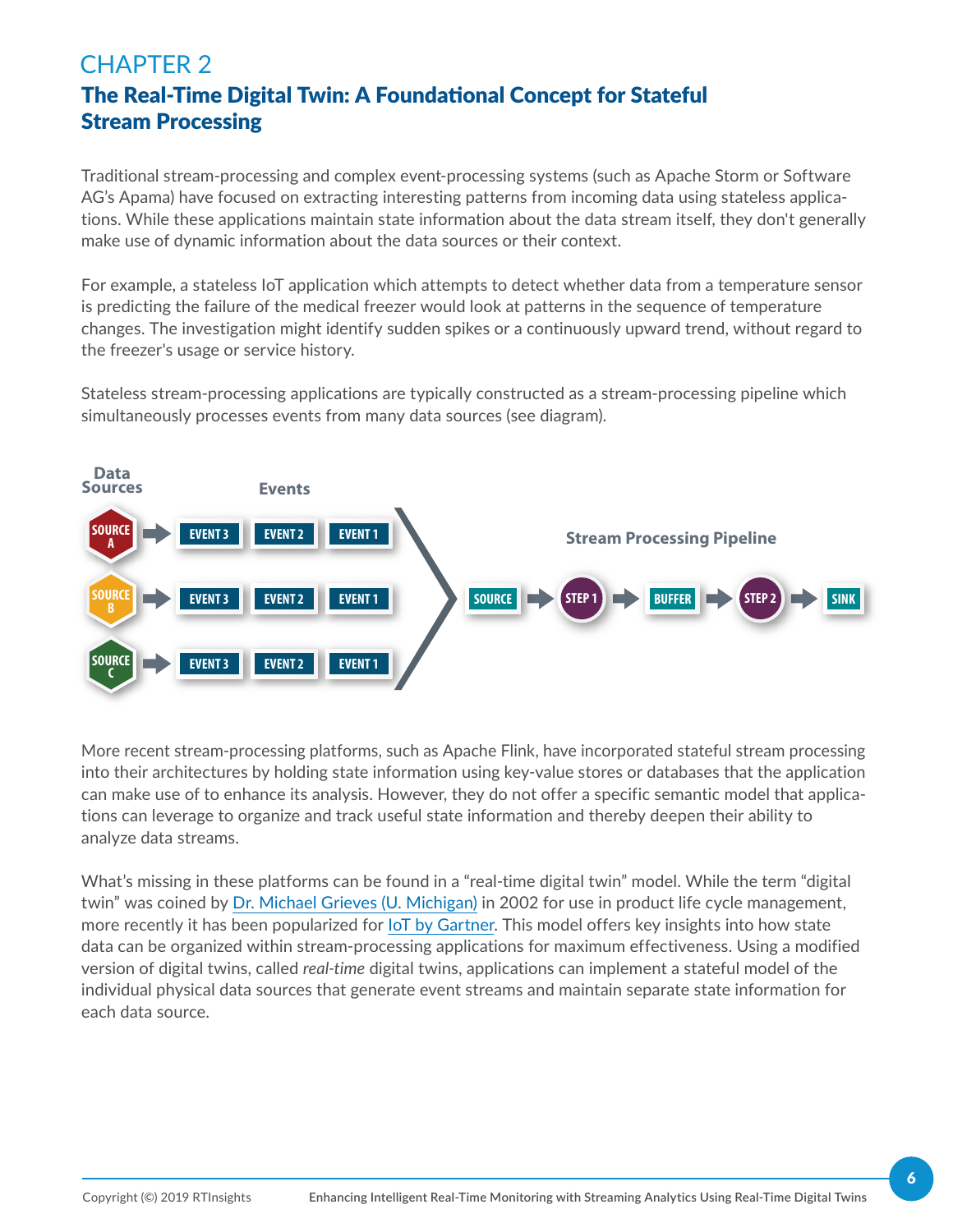The real-time digital twin model provides an intuitive approach to organizing state data, and, by shifting the focus of analysis from the event stream to the dynamic behavior of the data sources, it potentially enables much deeper introspection than previously possible. With the real-time digital twin model, an application can conveniently track all relevant information about the evolving state of each physical data source. It can then analyze incoming events in this rich context to provide high-quality insights, alerting, and feedback. For example, real-time digital twins of medical freezers could track detailed facts about each freezer's specific model, its service history, environmental conditions, and usage patterns to help analyze telemetry and make more informed predictions about possible impending failures. In fact, using telemetry plus other stored data, derived state can be calculated and tracked by the real-time digital twin to improve introspection.

Beyond providing a powerful semantic model for stateful stream processing, real-time digital twins also offer advantages for software engineering because they can take advantage of well-understood object-oriented programming techniques. A real-time digital twin can be implemented as a data class that encapsulates both state data (including a time-ordered event collection) and a method for analyzing incoming messages and updating state data. Analytics methods can range from simple sequential code to machine-learning algorithms or rules engines (see diagram). These methods also can reach out to databases to access and update historical data sets.



For each physical data source, an instance of a real-time digital twin model is created by the stream processing system to receive and analyze events. It is the responsibility of the system to correlate data from a given data source for delivery to each instance of a digital twin. In many applications, a streamprocessing system may host thousands or more real-time digital twins to handle the workload from its data sources.

One last point to consider is the granularity of a real-time digital twin. Does it encompass a model of a single sensor or that of a subsystem comprising multiple sensors? As with object-oriented programming in general, the answer is in the hands of the application developer, who must make choices about which data (and event streams) are logically related and need to be encapsulated in a single entity for analysis to meet the application's goals. For example, a real-time digital twin for a medical refrigerator might track telemetry from multiple sensors (temperature, voltage, door position, etc.) so that it can integrate this information to best predict an imminent failure.

The real-time digital twin model provides a powerful organizational tool that focuses on the state of data sources instead of just the telemetry within event streams. With this additional context, it magnifies the developer's ability to implement deep introspection and represents a new way of thinking about stateful stream processing.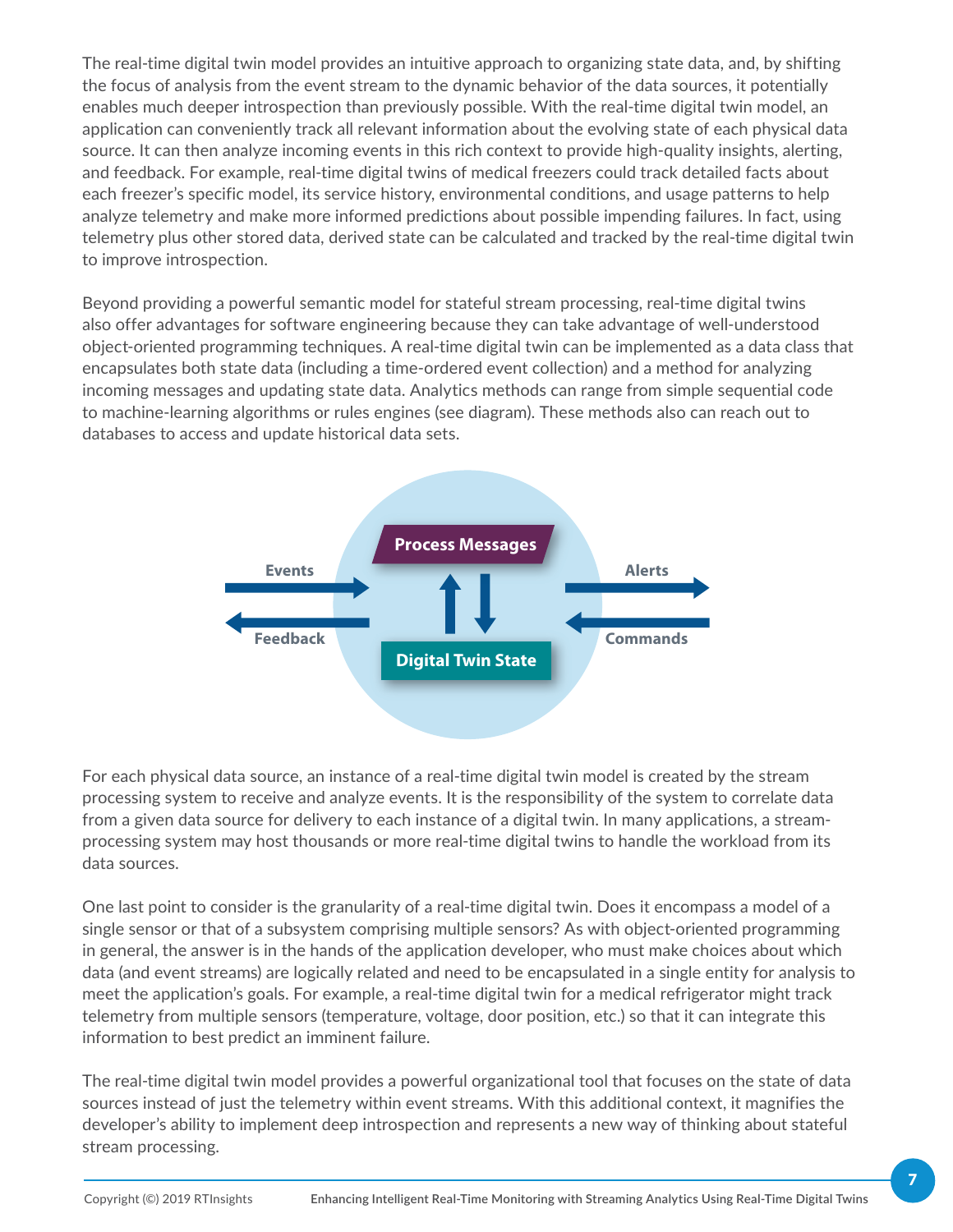## CHAPTER 3 The Power of an In-Memory Data Grid for Hosting Real-Time Digital Twins

The secret to the power of the real-time digital twin model—and its excellent fit for execution on an in-memory computing platform—is its focus on organizing and analyzing incoming telemetry and dynamic state data for the specific device or other data source to which it corresponds. All event messages from each data source are correlated and delivered in time-order to an instance of a real-time digital twin, which tracks both dynamic state information and historical knowledge of that data source. With this approach, a stream processing application has a rich context for analyzing event messages and determining what actions need to be taken in real time.

For example, consider an application that tracks a rental car fleet to look for drivers who are lost or driving recklessly. The application can use the real-time digital twin model to correlate real-time telemetry (e.g., location, speed) for each car in the fleet and combine that with data about the driver's contract, safety record with the rental car company, and possibly driving history. Instead of just examining the latest incoming events, the application now has much more information instantly available to judge when and whether to signal an alert (see diagram).



When implementing a stateful stream-processing application using the real-time digital twin model, its object-oriented approach offers an intuitive means to manage data and event processing. For each type of data source, the developer can create a data type (object "class") that describes real-time state data and a message-processing method to be executed when a new event message arrives. Instances of this data type then can be created for each unique data source as its real-time digital twin for use in stream processing.

The use of an object-oriented approach enables an in-memory data grid (IMDG) with integrated in-memory computing (e.g., [ScaleOut StreamServer\)](https://www.scaleoutsoftware.com/products/streamserver/) to serve as an excellent stream-processing platform for real-time digital twin models. An IMDG implements a software-based, key-value store of serialized objects that spans a cluster of commodity servers (or cloud instances). Its architecture provides cost-effective scalability and high availability while hiding the complexity of distributed in-memory storage from the applications that use them. It also can take full advantage of a cluster's computing power to run application code *within* the IMDG—where the data lives—to maximize performance and avoid network bottlenecks.

An IMDG stores instances of real-time digital twin models as objects within the grid, and it processes incoming events by running the model's message-processing method in the grid's software compute engine. This mapping of real-time digital twins to an IMDG automatically correlates incoming event messages by data source and delivers messages to the grid object corresponding to the event's data source. An IMDG can store many thousands of real-time digital twin instances and scale storage capacity and event-processing throughput as needed by transparently adding servers to the IMDG. Event messages typically can be processed in 1-3 milliseconds, ensuring low latency in responding to data sources.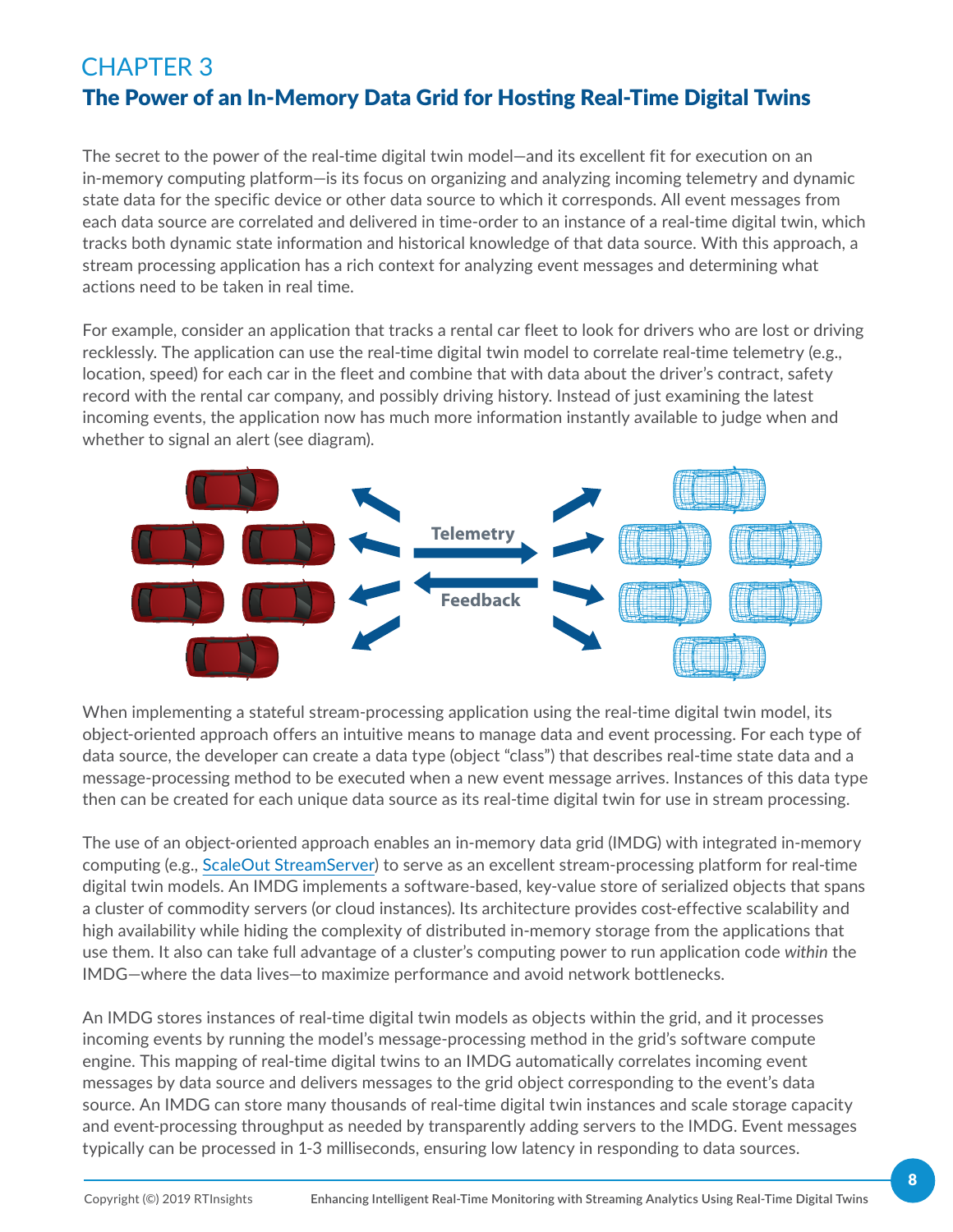As part of event processing, real-time digital twins can create alerts for human attention and feedback directed at the corresponding data sources. In addition, the collection of real-time digital twin objects stored in the IMDG can be queried or analyzed using data-parallel techniques (e.g., MapReduce) to extract important aggregate patterns and trends. The IMDG's integrated, data-parallel compute engine typically can complete a MapReduce operation in 5-10 seconds, enabling aggregate analysis to be continuously performed in real time instead of deferring it to offline, batch processing. Aggregate results can be fed to dashboards and/or fed back to real-time digital twin models to enhance analysis. This maximizes overall situational awareness for live applications.

For example, the rental car application could alert managers when a driver repeatedly violates criteria specific to the driver's age and driving history. It also could allow a manager to query the details of a specific vehicle to investigate a dynamic situation. Using aggregate analysis, a manager also could immediately determine the status of all cars in every region, for example to analyze the effect of flooding or highway blockages and respond in a timely manner. These data flows are illustrated in the following diagram.



Because they are hosted in memory, real-time digital twin models can react very quickly to incoming events. The IMDG can scale by adding servers to keep event processing times fast, even when the number of instances (objects) and event rates become very large. Although the in-memory state of a real-time digital twin holds the event and state data needed for real-time processing, the application also can reference historical data from external databases as needed to broaden its context. For example, the rental car application could access driving history only when incoming telemetry indicates a need for this information. It also could store past events in a database for archival purposes.

In summary, what makes an IMDG an excellent fit for stateful stream processing is its ability to transparently host both the state information and application code within a fast, highly scalable, in-memory computing platform and then automatically direct incoming events to their respective real-time digital twin instances within the grid for processing. These two key capabilities (correlating events by data sources and analyzing these events within the context of the real-time digital twin's real-time state information) combined with real-time aggregate analysis give developers powerful new tools and new ways to think about stateful stream processing.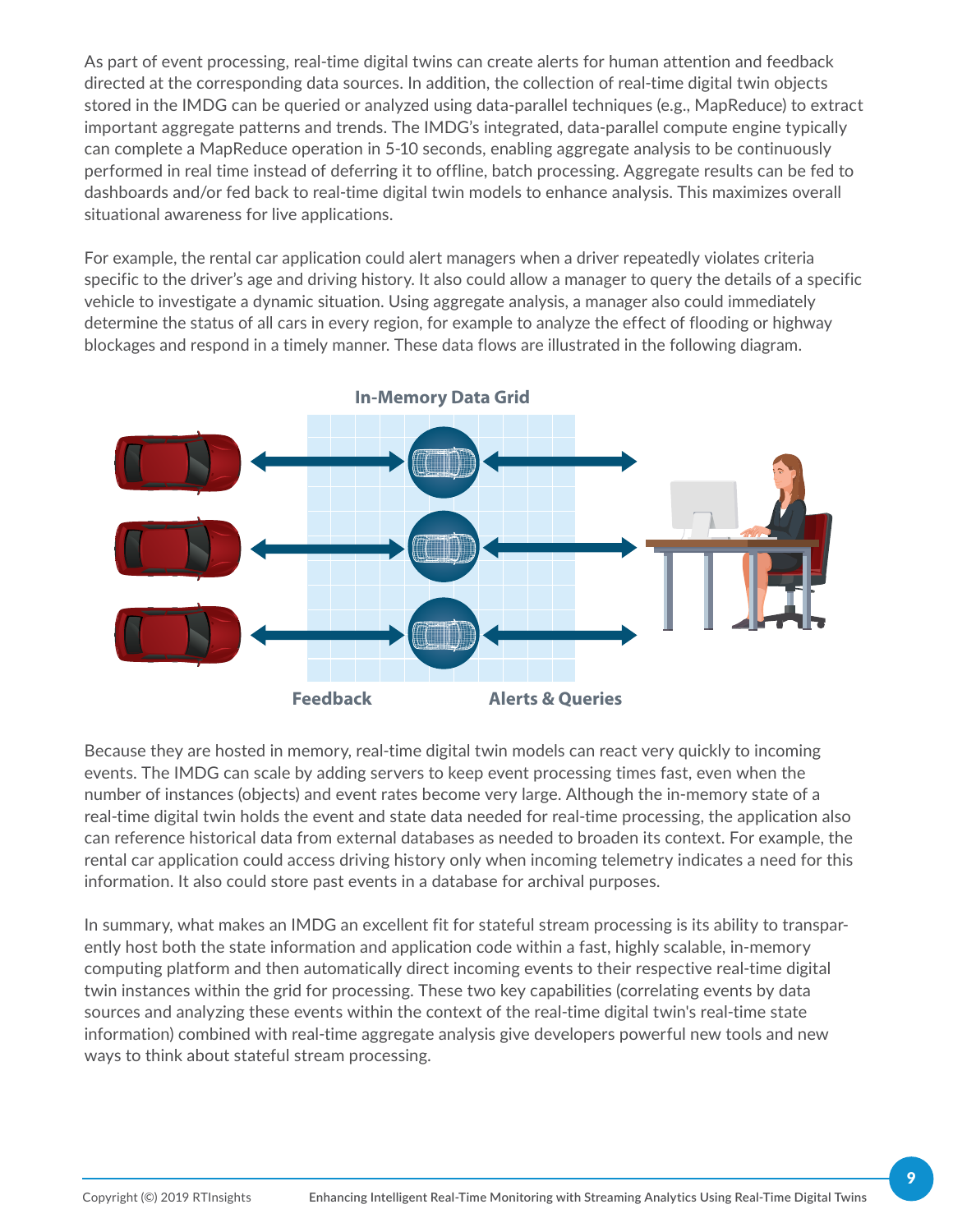#### CHAPTER 4 The Benefits of Software Architecture: Hierarchical, Real-Time Digital Twins

The key to mainstream adoption of in-memory computing software platforms is *architecture*—the root of a platform's value to applications. The importance of architecture remains as true as ever, although it is often overlooked by application developers, who have deadlines to hit, and by platform developers, who have features and APIs to ship. These priorities tend to push the architecture to the back burner. But careful analysis of application requirements often results in important insights that influence the platform's architecture and lead to new value for *all* applications.

The real-time digital twin model for stateful stream processing is a case in point. This model for building stream-processing applications defines a new software architecture that naturally shifts the application's focus from the event stream to the data sources that are sending events. By correlating incoming events and co-locating all relevant state information for each data source, the real-time digital twin model ensures that a stream-processing application has the context it needs to analyze the data source's dynamic state and generate effective real-time feedback.

For example, if an application is analyzing telemetry from the components of a wind turbine, it can zoom in on the telemetry for each component and combine this with relevant contextual data (such as the component's make, model, and service history) to enhance its ability to predict impending failures. A set of real-time digital twin models can correlate telemetry from three components of a hypothetical wind turbine (blades, generator, and control panel) and deliver this information to associated objects within an in-memory data grid (IMDG). From there, event handlers can analyze the telemetry and generate feedback and alerts (see diagram).



The power of the real-time digital twin model is that this software architecture gives applications new capabilities, simplifies development, and boosts performance. While the model alone does not provide specific APIs for predictive analytics or machine learning, its architecture provides an organizational structure for hosting application-specific algorithms so that they have immediate access to the context they need for deep introspection.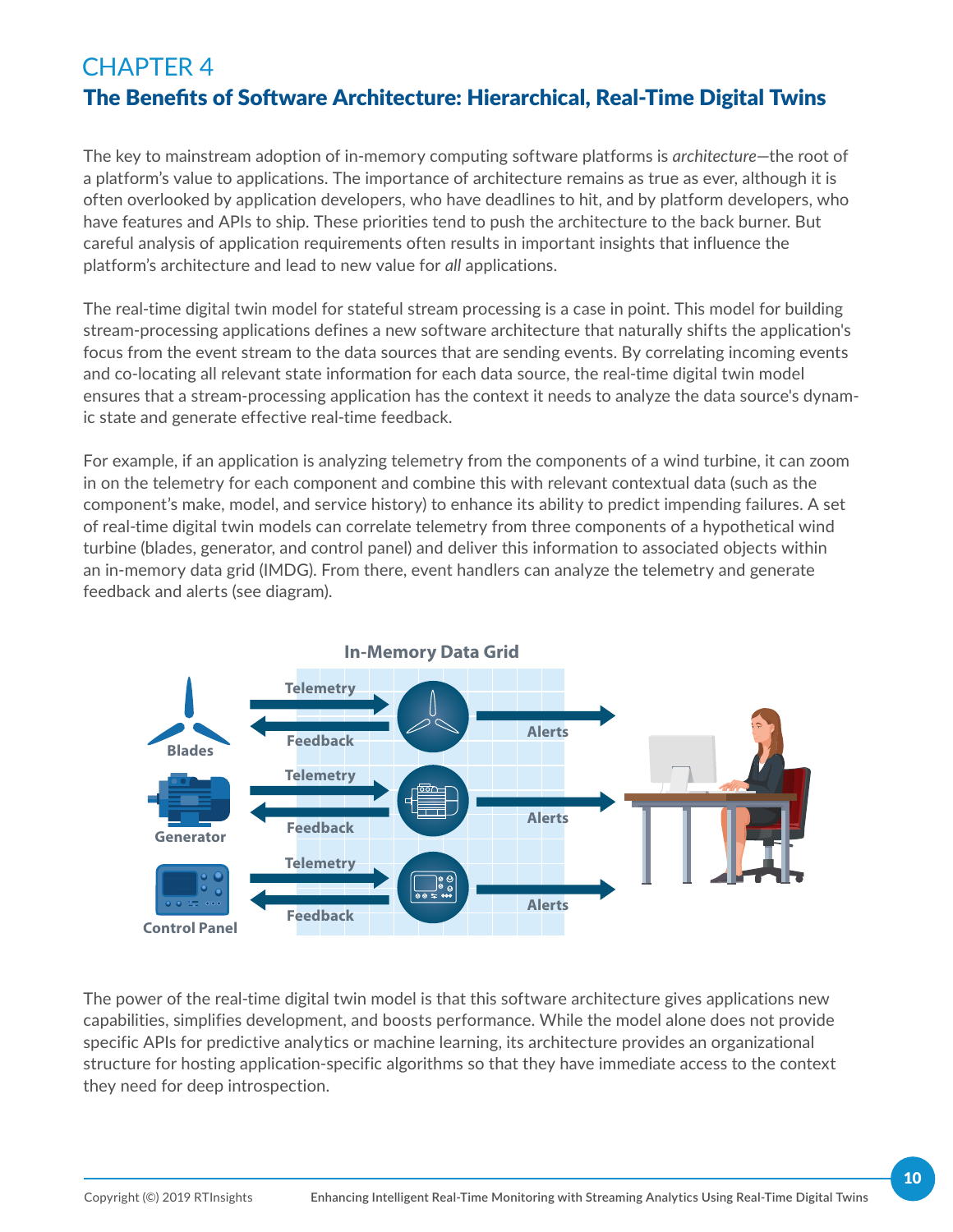Standard, pipelined models for stream processing, such as Apache Beam, require the application to orchestrate the correlation of events by data source and manage each data source's state information in unstructured attached storage, as shown in the following diagram:



This approach increases complexity and network overhead. When implemented on an IMDG with integrated in-memory computing, the real-time digital twin model provides a new abstraction that both simplifies application design and avoids network accesses to a remote store. As a result, it makes sense to factor its functionality out of application code and migrate it into the stream-processing architecture.

One indicator of a useful software architecture is that it provides unexpected benefits. Beyond just using real-time digital twins to model physical data sources, they can be organized in a hierarchy to implement subsystems operating at successively higher levels of abstraction within a real-time application. Alerts from lower-level real-time digital twins can be delivered as telemetry to higher-level twins.

In the wind turbine example, the blades and generator work together to generate power managed by the control panel. Taking advantage of a hierarchical organization, the real-time digital twins for the blades and generator feed telemetry to a higher-level real-time digital twin model (or blade system) that manages the rotating components within the tower and their common concerns (such as avoiding over-speeds), while not dealing with the detailed issues of managing these two components. Similarly, the real-time digital twin for the blade system and the control panel can feed telemetry to a yet higher-level real-time digital twin model that coordinates the overall wind turbine's operation and generates alerts as necessary.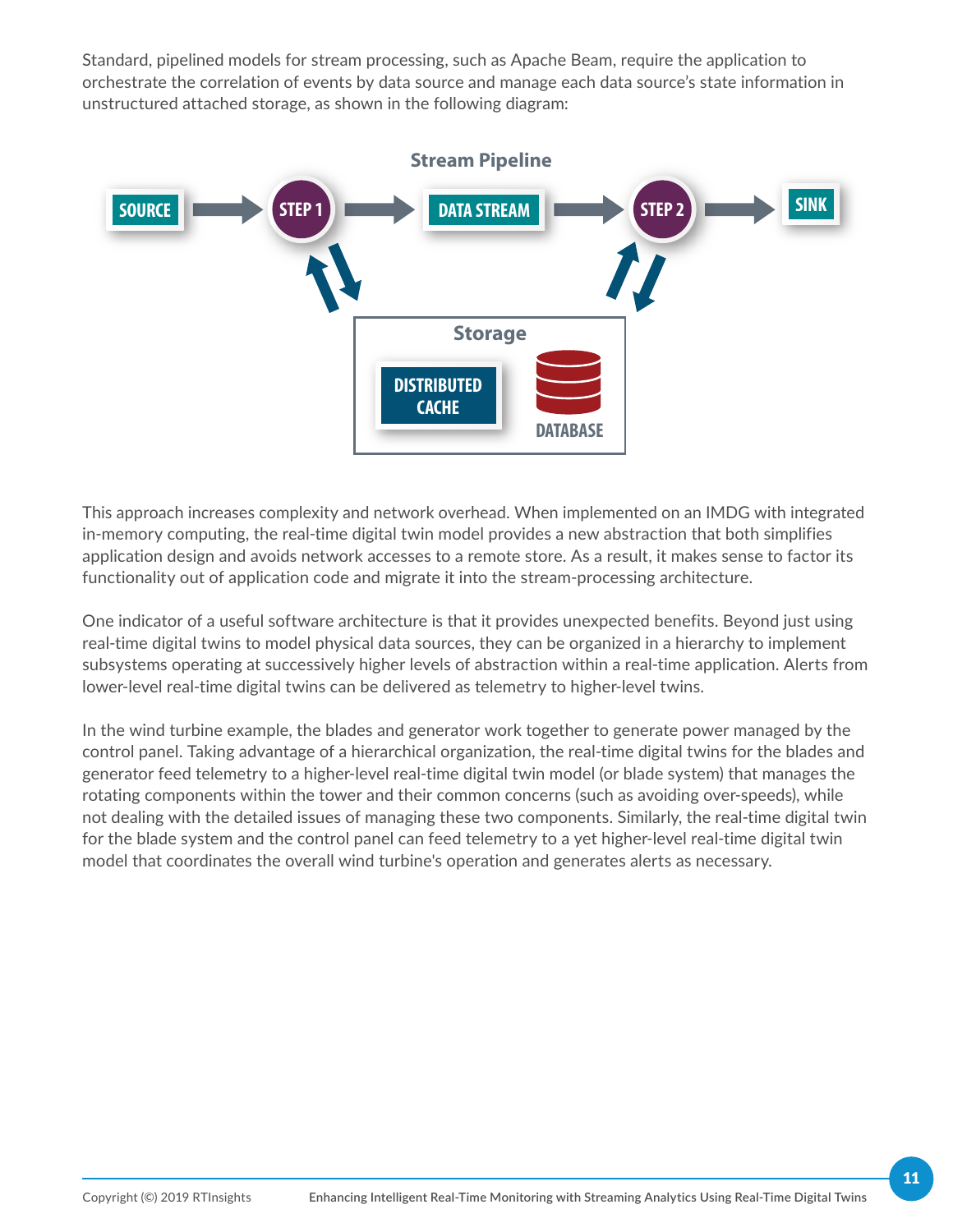The following diagram illustrates this hierarchy of digital twins:



By partitioning the application hierarchically, the code can be modularized and thereby simplified with a clean separation of concerns and well-defined interfaces for testing. In many ways, the real-time digital twin model is just an example of the principle of encapsulation from object-oriented programming applied to the data sources and higher-level controllers within a real-time, stream-processing system. The software architecture of real-time digital twins is so simple that it might be overlooked or trivialized. However, this model significantly simplifies application development and enables the platform to maximize stream processing performance. It thereby offers several benefits for applications, especially when they are hosted on an IMDG with full support for real-time digital twins.

#### Copyright (©) 2019 RTInsights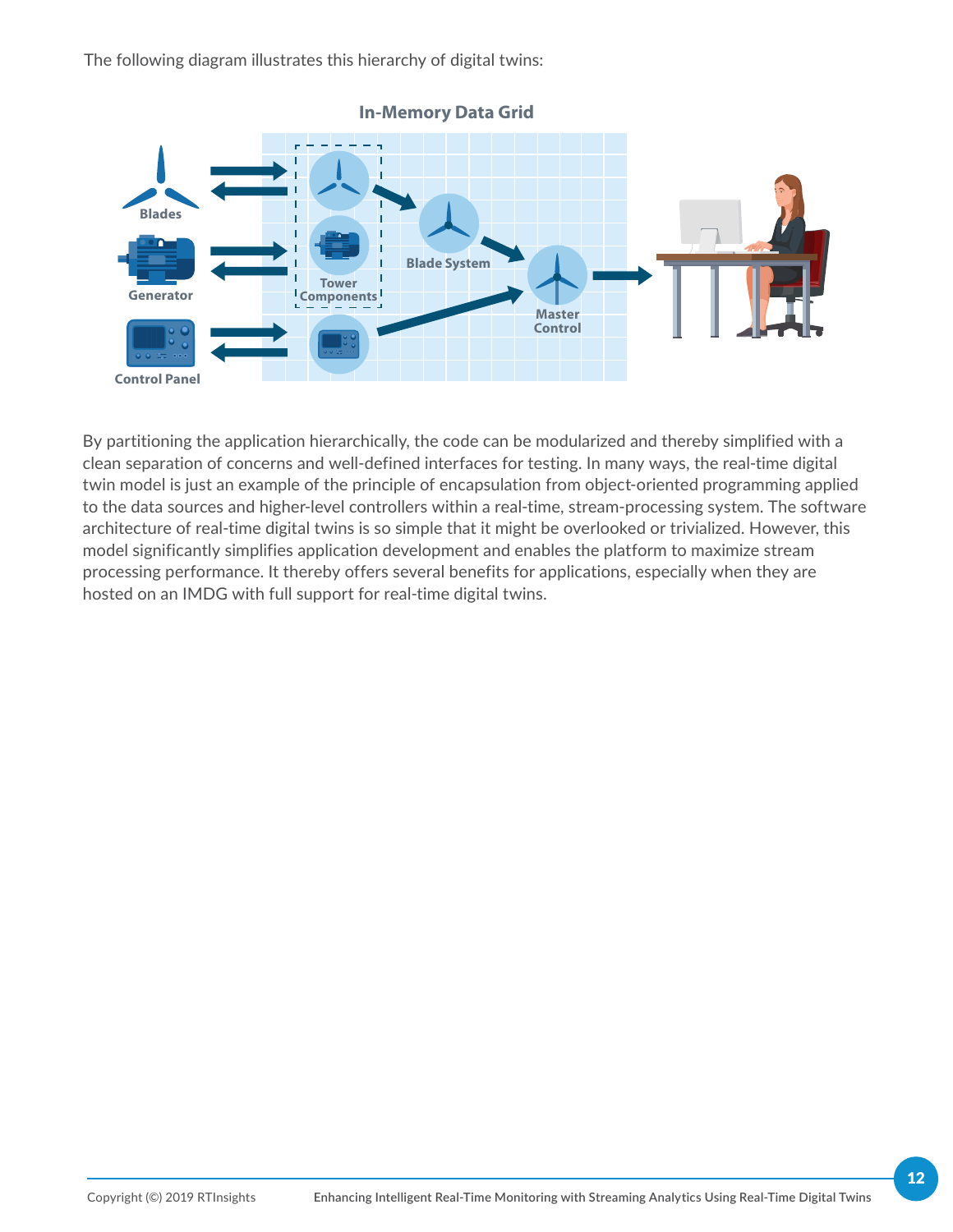## CHAPTER 5 Real-Time Digital Twins Enable Seamless Use of Edge Computing in IoT

Real-time digital twin models are software abstractions that can track the behavior of individual devices in IoT applications. They combine an event-handling function with state information about each device. This state information is used to track evolving device status and help analyze incoming events. It enables deeper introspection on the evolving status of the device than would be possible by just examining the events alone. Also, the use of real-time digital twin models provides automatic correlation of incoming events for each device, thereby simplifying applications.

Instances of real-time digital twins can be organized in a hierarchy in which the lowest-level twins track telemetry from individual devices, and higher-level twins implement subsystems that control these devices. Higher-level twins receive events from lower-level twins, and the lowest-level twins receive events from physical devices or other data sources. Likewise, twins at all levels can send messages downwards in the hierarchy for purposes of control—eventually resulting in signals being sent to the devices.

Observing that real-time digital twin models cleanly match the semantics of object-oriented programming, we can straightforwardly implement real-time digital twin instances as memory-based objects that correspond to individual devices or higher-level subsystems. Because real-world IoT applications can track thousands of devices or other entities (e.g., medical patients, e-commerce shoppers), computational power becomes an issue. Distributed, in-memory data grids (IMDGs) with integrated in-memory computing (such as [ScaleOut StreamServer](https://www.scaleoutsoftware.com/products/streamserver/)) provide a natural platform for hosting these objects and executing their event-handling functions. IMDGs enable transparent performance scaling, which is required to ensure fast event handling, and they typically have built-in high availability (see diagram).



As computing power at the edge inexorably grows, it makes increasing sense to provide enhanced intelligence as close to the data sources as possible. Moving intelligence to the edge minimizes event-handling latency and enables better management of local operations, while still providing strategic analysis and control by remote (cloud-based or on-premises) IoT applications. The challenge is to determine how to partition application logic between the cloud and edge, and more specifically, how to easily migrate functionality to the edge. What is required is a software architecture that enables seamless migration without requiring application code to be reimplemented for execution on edge-based platforms.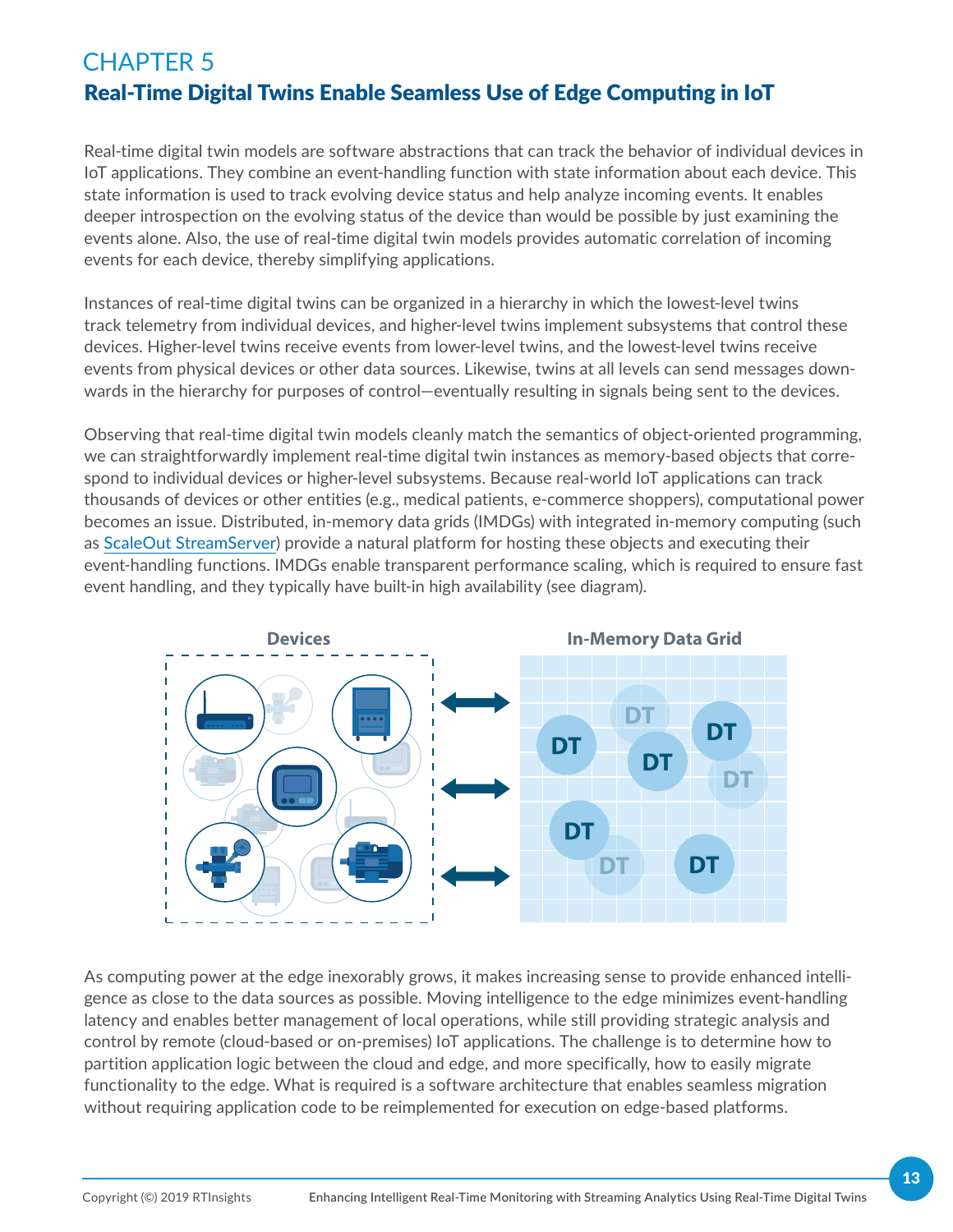The real-time digital twin provides a powerful answer to this challenge. Data and code encapsulation can be used to transparently migrate low-level event-handling and analysis functionality to the edge—where the devices live. Instead of re-implementing application code for use at the edge, the application can simply migrate the lowest-level real-time digital twins to run on edge-based execution platforms without changing their code or messaging protocols. For example, a wind turbine's real-time digital twins can be migrated downwards to the wind turbine itself while keeping the overall real-time digital twin hierarchy intact (see diagram).



The lowest-level real-time digital twins can be hosted at the edge next to their corresponding devices without any changes to the code. Container-based execution can replicate the IMDG's execution environment so that application code is unaware of the migration other than by observing dramatically lower event-handling latency. The higher-level real-time digital twins can continue to run in the cloud or on-premises—wherever the required computing resources are located.

Looking beyond this basic example, the use of the real-time digital twin model does not require that all device-specific functionality migrate to the edge. Consider a more complex application in which a device is represented by both a low-level twin that directly manages the device's operations and a higher-level twin that implements predictive analytics. The predictive analytics might involve using a compute-intensive, machine-learning (ML) algorithm that operates on telemetry received from the low-level twin. Migrating the low-level twin to the edge can improve responsiveness and keep operations running. At the same time, keeping the high-level, "strategic" twin in the cloud ensures computing resources are available for refreshing its predictive analytics algorithm with continuous machine learning.

Transparent migration of event-handling functionality to the edge represents yet another way the real-time digital twin model adds value to stateful, stream-processing applications. The model takes full advantage of object-oriented concepts to simplify application design and create new capabilities. Such new capabilities would be daunting and complex to implement at the application level or with conventional stream-processing platforms.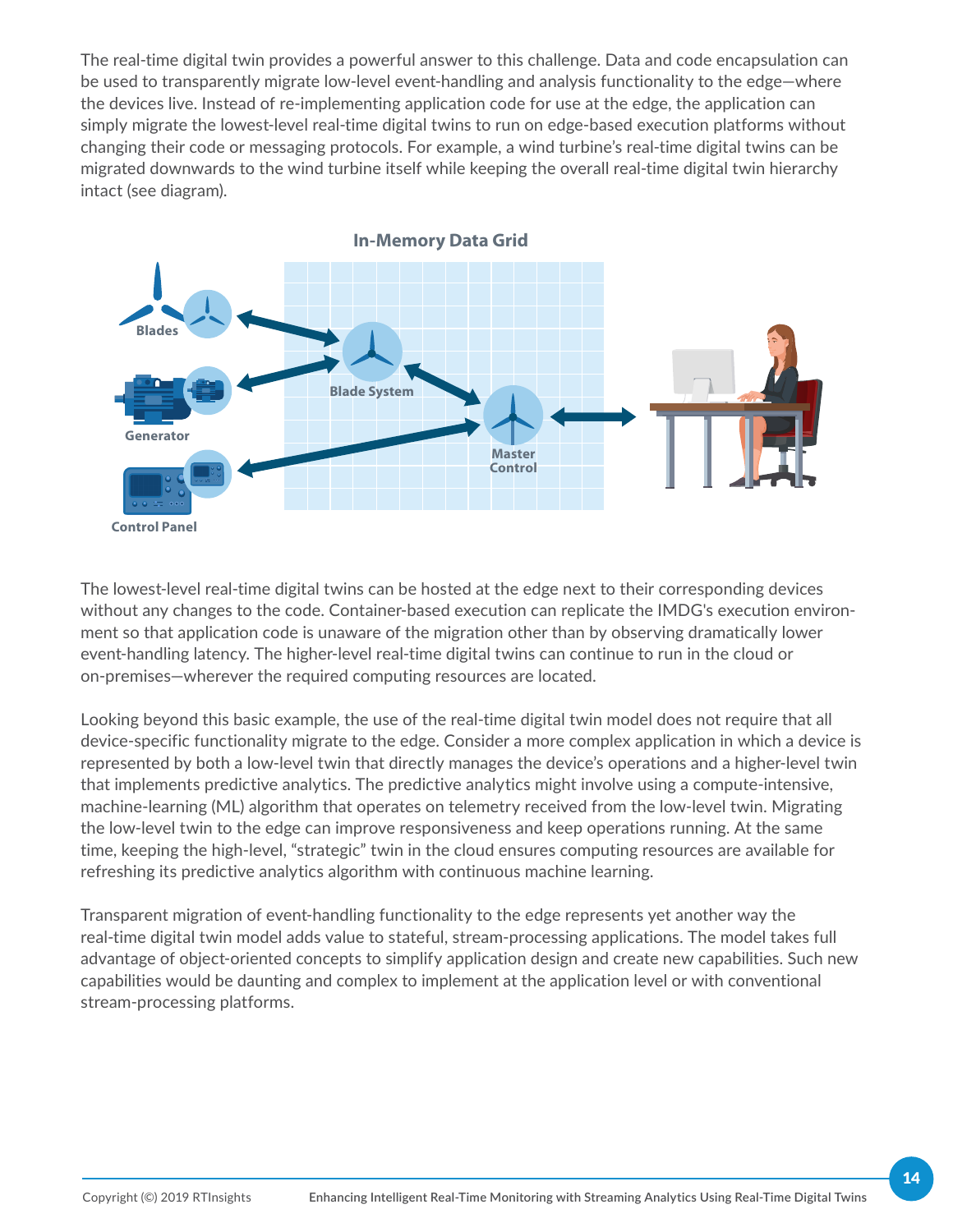Using an in-memory data grid (IMDG) to host real-time digital twins offers several important benefits. An IMDG provides both a fast, scalable, highly available, message-processing platform and an object-oriented, in-memory data store for quick access to state information. These features enable a clean mapping to the real-time digital twin model. The use of an IMDG also minimizes network bottlenecks to ensure predictably fast processing—all without complicating the application's structure.

Together, these capabilities make the real-time digital twin model worth a close look when designing the next generation of stream-processing applications for IoT. Real-time digital twins allow businesses to more fully leverage IoT data and respond to changes more quickly and effectively. The derived insights from continuous, real-time analysis of this data provides businesses with a better understanding of the dynamic state of their assets and maximizes situational awareness.

#### KEY BENEFITS OF AN IMDG

- **· Automatic event correlation by data source**
- **· Fast message processing (1-3 ms.)**
- **· Continuous, real-time aggregate analysis (5-10 sec.)**
- **· Fast access to state information**
- **· Integrated high availability**